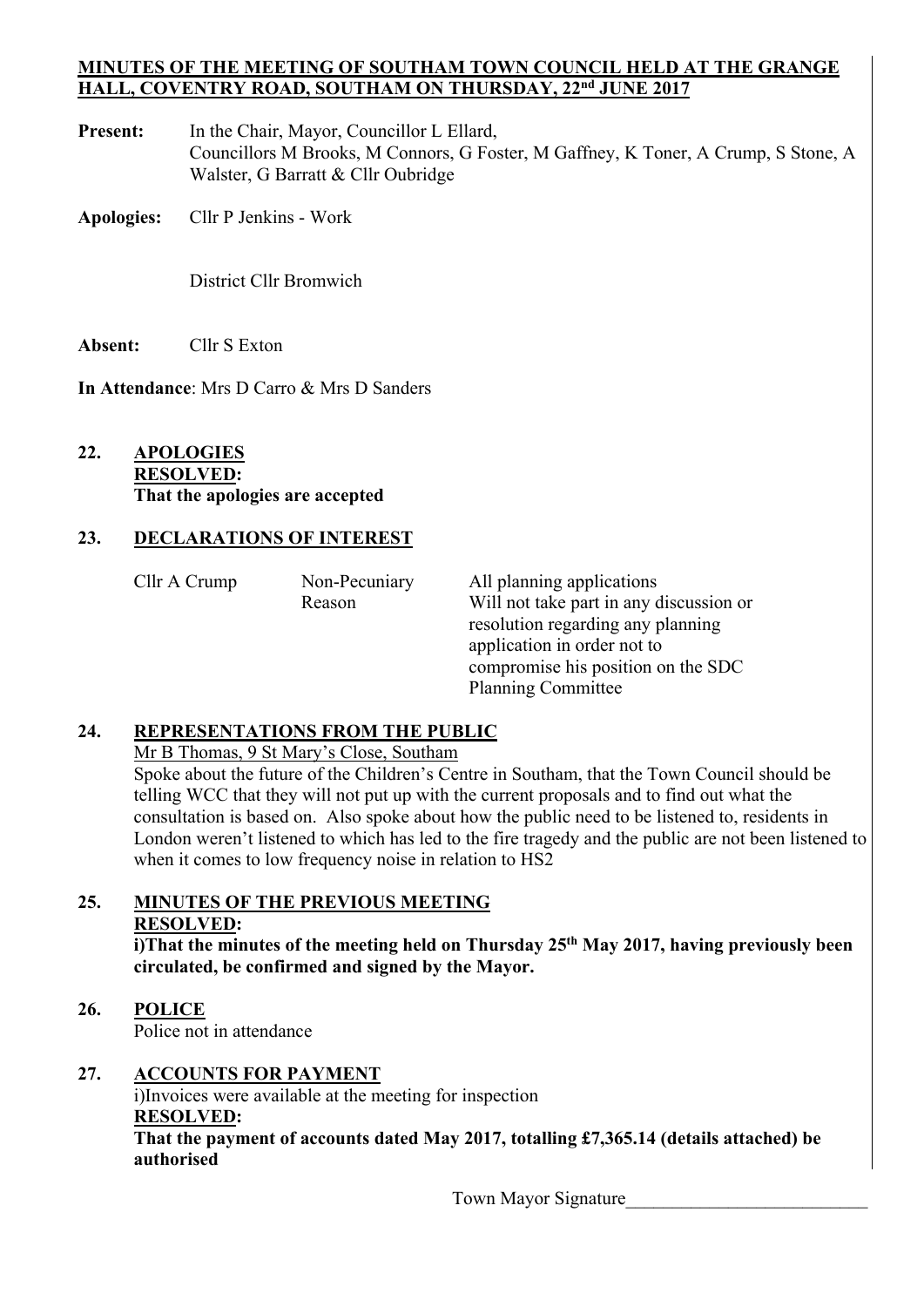# ii)**QUARTERLY BUDGET REVIEW**

Councillors reviewed and noted the Quarterly Budget Review and the Deputy Clerk was thanked for producing a clear and precise report.

# **Cllr Crump left the room**

## **28. APPLICATIONS FOR PLANNING PERMISSION**

- 28.1 i) Council considered the applications for planning permission detailed on the schedule dated June 2017 upon which the Town Council had been consulted by Stratford District Council. (details attached)
- **28.2** ii) Planning Application decisions dated June 2017 **Noted**
- 28.3 iii) Planning Committee Meeting Dates **Noted**

# **Cllr Crump returned**

# **29. TOWN CLERK'S REPORT**

# **29.1 PUBLIC REPRESENTATIONS**

Mr Thomas was advised that County Councillor Andy Crump will be investigating the situation regarding Children Centre's and will report back to Council, that he will continue to push SDC to carry out base line measurements of noise to establish the noise difference in relation to HS2.

## **29.2 BANK MANDATE**

Members considered the mandate and resolved the following:  **RESOLVED:** 

 **i)That the bank account or accounts be continued with HSBC Bank plc ('the'Bank') and the Bank is authorised to:** 

**a)pay all cheques and act on other instructions for payment signed on behalf of the Council by any three of the listed signatories (the 'signatory '), whether any account of the Council is in debit or credit** 

**b)deliver any item on behalf of the Council by the Bank in safe keeping against the written receipt or instructions of any three of the listed signatories** 

**c) and accept Mrs Debbie Carro or Mrs Denise Sanders as fully empowered to act on behalf of the Council in any other transaction with the Bank.** 

**d)accept Mrs Debbie Carro or Mrs Denise Sanders as fully empowered on behalf of the Council to enter into at any time(s) any agreement(s) for or relating to electronic and/or telephone banking services of any kind whatsoever ("Services"), and to delegate (including the power to sub delegate) the operations of the Services as set out in the terms and conditions governing the Services and the Council acknowledges that the Bank shall be entitled to act upon all the instructions received in respect of the Services until notified otherwise in writing by the Council.** 

**ii) That the Council agrees that any debt incurred to the Bank under this authority shall in the absence of written agreement with the Bank to the contrary be repayable on demand.** 

**iii)That the Clerk to the Council (the 'Proper Officer') is authorised to supply the Bank as and when necessary with lists of persons authorised to sign, give receipts and act on behalf of the Council, and that the Bank may rely upon such lists.**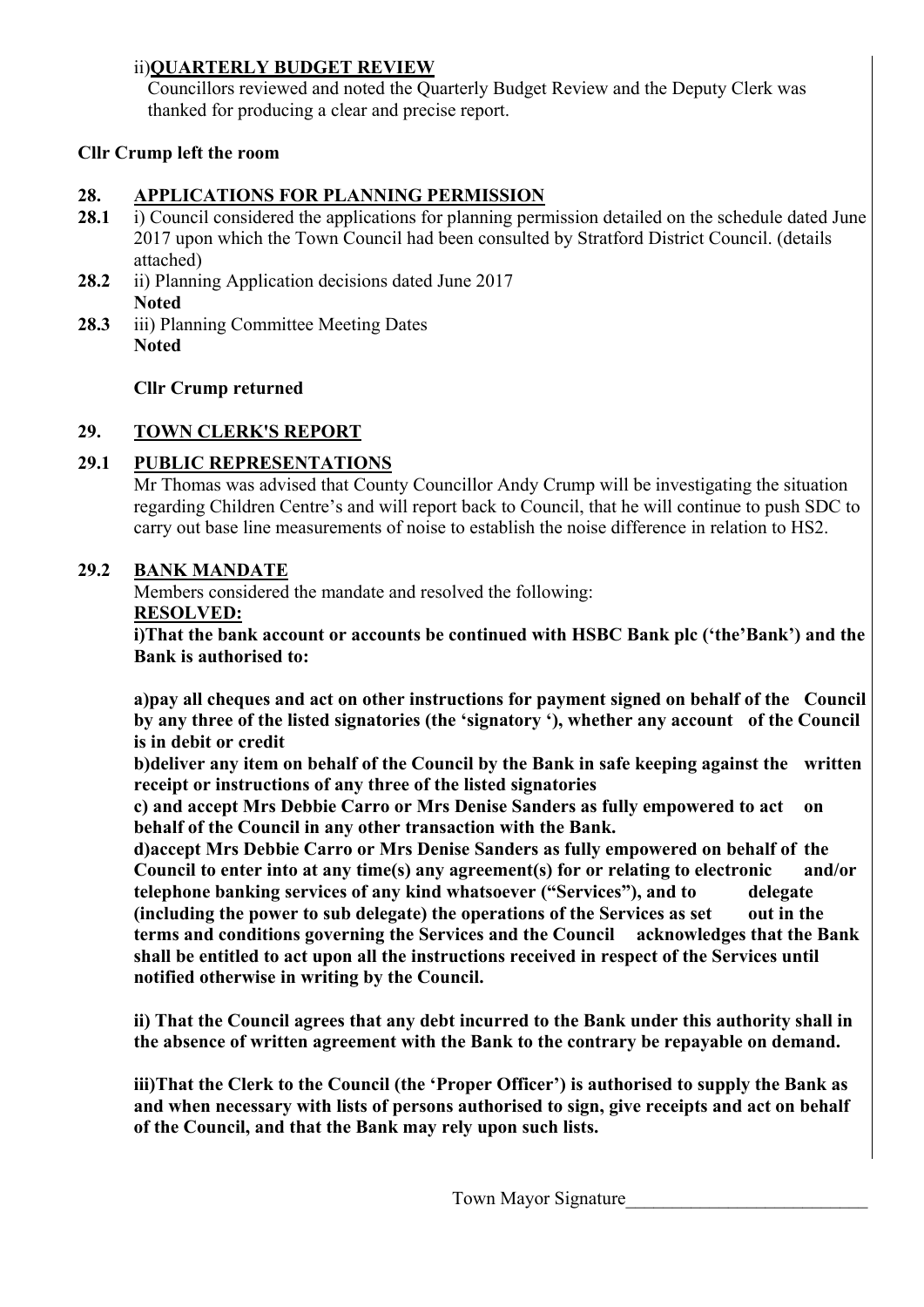**iv)That these resolutions be communicated to the Bank and remain in force until changed by a resolution of the Council and a copy, certified by the Chief Executive and the Proper Officer, is received by the Bank.** 

**v) That the Council accepts the account(s) and banking relationship with the Bank will be governed by and subject to the Business Banking Terms and Conditions (a copy of which has been provided) as amended from time to time together with any terms and conditions in respect of specific products and services requested by the Council from time to time.** 

#### **29.3 15/04305/OUT – LAND EAST OF THE BYPASS – PLANNING APPEAL RESOLVED:**

 **i)That the Town Council will be a Rule 6 Applicant in the Planning Appeal process ii)That the Town Clerk is authorised to seek professional advice up to a cost of £1500** 

## **29.4 SOUTHAM SURGERY – STOWE DRIVE, SOUTHAM**

Members considered correspondence regarding the future of Southam Surgery and whether the Town Council would support an application being made to apply for Grade II Listing. **RESOLVED:** 

 **To respond stating that the Town Council would not support an application for Grade II listing as it was important that Southam Surgery has the freedom to be able to expand and develop the surgery to meet the needs of residents in and around Southam.** 

#### **30. COUNCIL MEETING DATES ENV DATES Noted**

## **31. CORRESPONDENCE**

Southam in Bloom Grant Thank you **Noted**  Mr Holroyd complaint regarding parking Welsh Road West **To advise Mr Holroyd that Cllr Crump will raise the issue again with WCC**  Southam Carnival Committee, Grant Feedback **Noted**  Mr & Mrs Cripps – SOU3 Taylor Wimpey Development Pilot Fields **Cllr Crump advised that SDC has responded to Mr & Mrs Cripps and that he would send a copy of that response to councillors.**

# **REPORTS FROM WORKING PARTIES/OUTSIDE BODIES**

# **32. ENV WORKING PARTY MINUTES – 8TH JUNE 2017**

#### **32.1 SCIF Church Gates Project**  Members considered Cllr Brooks report

 **RESOLVED: That Cllr Brooks would offer SCIF assistance on a personal level and not the Council** 

**32.2 Dog Fouling Bin Survey**  No report was received  **RESOLVED: A report will come to the September Meeting** 

# **32.3 Battle's Over – A National Tribute**

Members considered correspondence relating to this commemoration and remembrance of the end of the war to decide if they want to take part. Members were advised that if they do want to take part then a beacon would need to be bought and a working party set up to manage the event**. RESOLVED:** 

 **That the Town Council would like to take part, possibly Merestone Park** 

Town Mayor Signature\_\_\_\_\_\_\_\_\_\_\_\_\_\_\_\_\_\_\_\_\_\_\_\_\_\_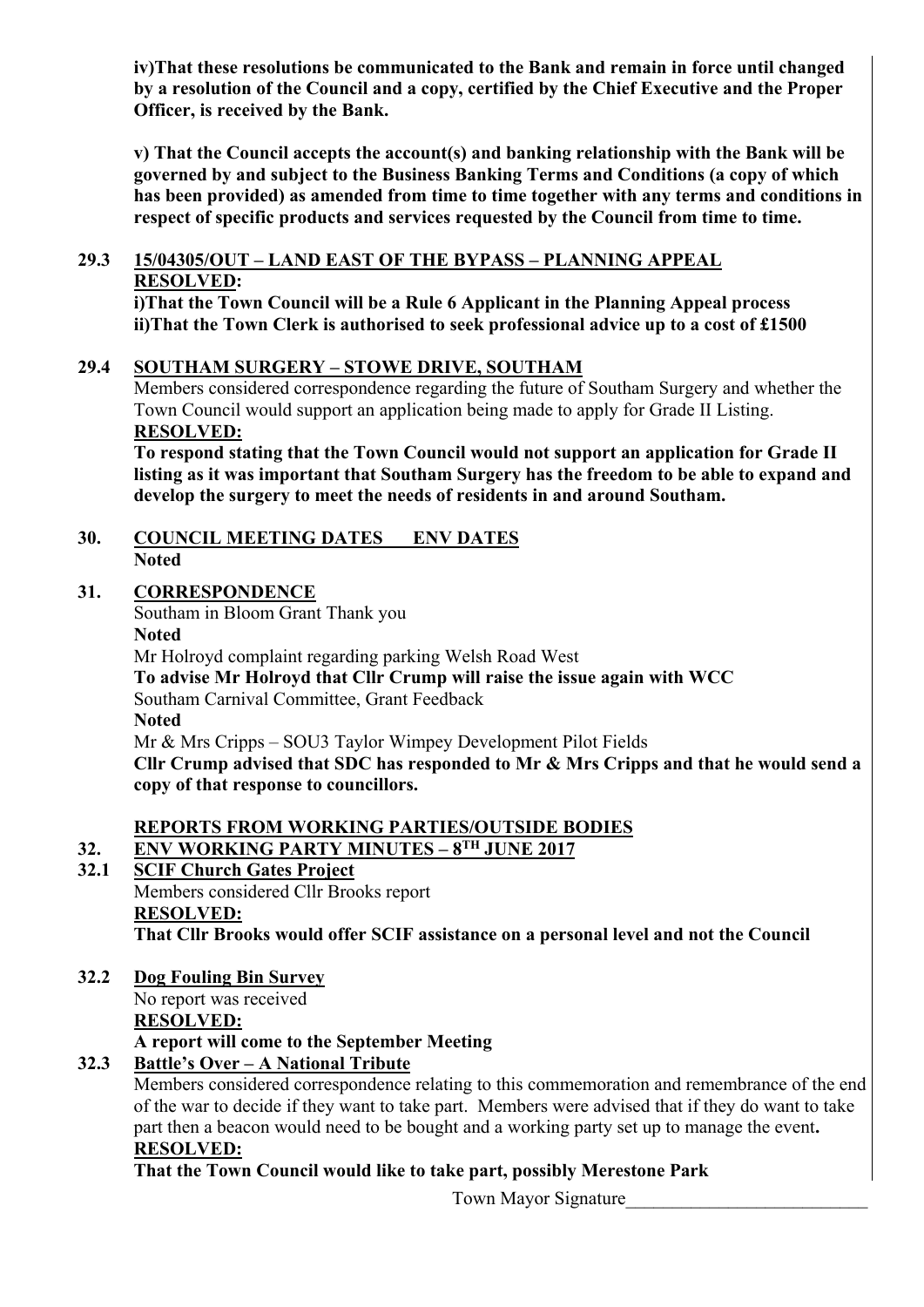- **32.4 Appointments to Outside Bodies**  Members reviewed the appointments  **RESOLVED: See attached**
- **32.5 Planning Applications 17/01254/OUT – Land south of Welsh Rd West RESOLVED: Object**

**1)The primary access point is in a potentially dangerous position, sited mid-way between a sharp bend and steep rise leading to Welsh Road West.** 

 **2)The secondary emergency access point is also located in a potentially dangerous position, too close to the Right of Way access.** 

 **3)The foul water / sewage drainage strategy states STW will not authorise a new connection to a pressurised main but propose connection to the existing system in Glebe Road which it can be demonstrated cannot support another 175 dwellings emanating from the planned pumping station should it fail to cope and may result in back up issues. Major upgrading work will be required throughout.** 

 **4)The Southern boundary of the proposed Riverside Park lies in an area susceptible to flooding as evidenced in Feb. 2016.** 

 **5)The projected 109 additional two-way peak hour daily vehicle trips from the development will put an unacceptable strain on Welsh Road West and the T junction with Coventry Street. It is possible that when construction of HS2 commences residents wishing to travel westwards from Southam will take Welsh Road West as an alternative route to avoid the disruption. An additional bus service from the development will also conflict with college coach traffic during peak hours adding further to traffic congestion.** 

 **6)The Travel Plan is aspirational and the targets set appear to make little impact if achieved. Although cycle paths on-site are planned there is no indication S106 contributions would be forthcoming to continue cycle path infrastructure off-site.** 

 **7)The independent Landscape and Visual Impact Assessment is in direct contradiction to Stratford on Avon District Council`s assessment and area strategy AS.7 which states development to the East in the Stowe Valley is to be avoided though some** *small* **parcels of land may be considered.** 

 **8)There`s no indication dwellings along the Southern boundary of the built area will be of bungalow design to mitigate detrimental visual impact from the Stowe valley floor. 9)The potential bird hide structure(s) situated to the south of the Riverside Park whilst an admirable and well-intentioned idea are too far from the built area to be easily monitored** 

 **and may unfortunately become a magnet for anti-social activities.** 

 **10) The whole development is perilously close to the Holy Well Area of Restraint and if granted would set a precedent that opens the Stowe Valley to other potential development. Additional Comments** 

- **The development is not in the adopted SDC Core Strategy. The inspector during his Core Strategy hearings in 2016 rejected this potential development site in favour of SOU.03 which has been included.**
- **A 5year housing land supply is currently being maintained and to the best of Southam Town Council`s knowledge this site has not been identified as an optional one under consideration for inclusion in a fall back 20% buffer strategy should the 5 Year HLS fail.**
- **This site has not been identified for development within the Neighbourhood Plan.**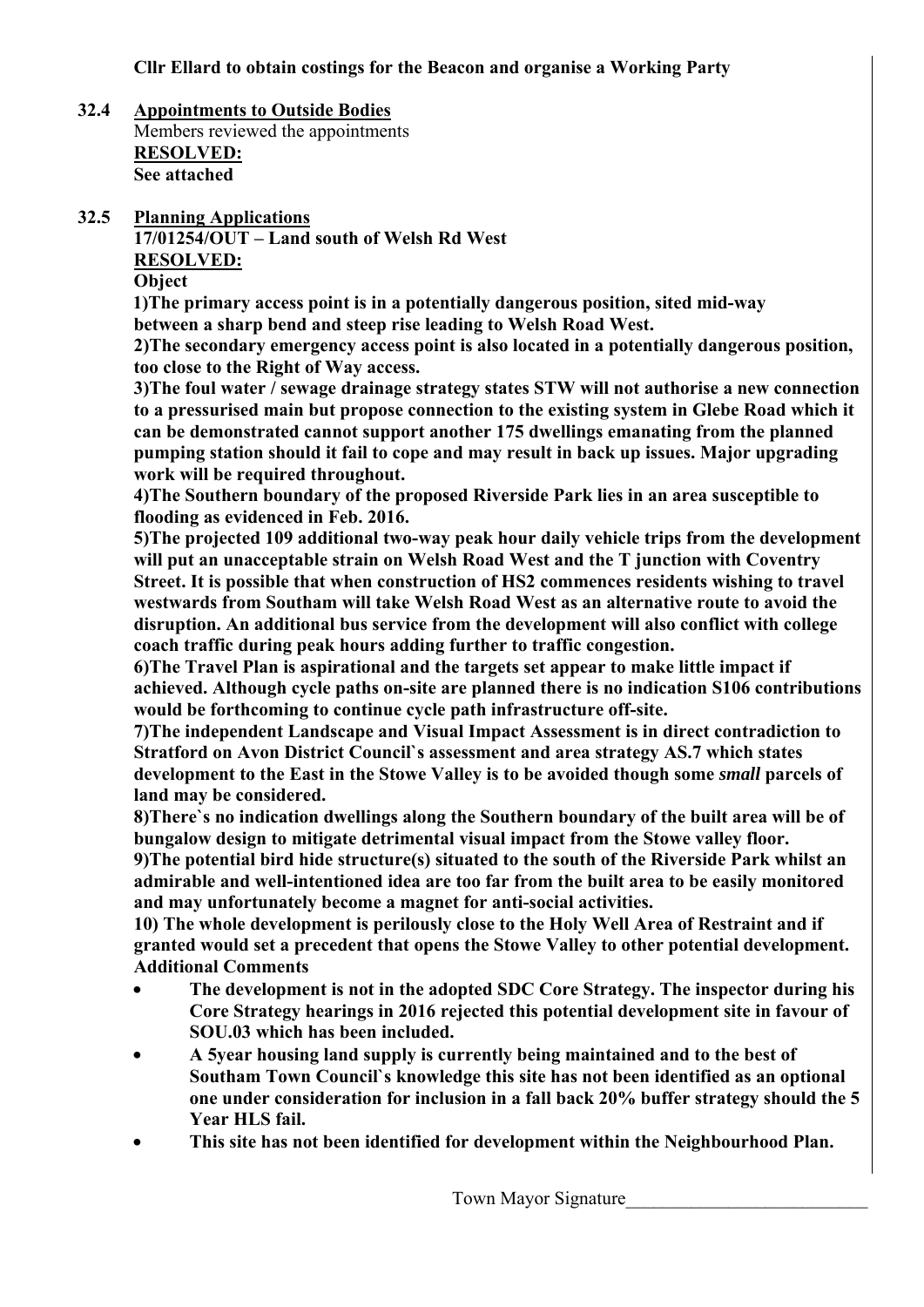**17/01060/VARY – Windmill Villas, Welsh Rd East RESOLVED: No Representation** 

 **17/00244/LBC – 2 Market Hill, Southam RESOLVED: No Representation** 

 **17/00241/FUL – 2 Market Hill Southam RESOLVED: No objection providing that the conservation officers guidance in his report is adhered to and that clarification where requested is provided by the applicant and approved by him** 

 **17/01342/FUL – 35 Hillyard Road, Southam RESOLVED: No Representation** 

 **17/01613/TREE – The Coach House, Warwick Road, Southam RESOLVED: Refer to the arborist** 

- **33. HS2 ROLL B AGENT FOI REQUEST**  The minutes were noted and Mr Thomas was thanked for the work he did
- **34. SOUTHAM CHRISTMAS LIGHTS ASSOCIATION MINUTES**  Noted

## **35. BURIAL GROUND REPORT – CLLR M GAFFNEY**

We have been negotiating with the landowner's agent for three months through our solicitor and this is proving time consuming as they keep raising minor issues before they will proceed with the purchase option.

We cannot proceed with Stage 1 of my previous report until we have a purchase option in place and access to the land to carry out groundwater tests.

We are continuing to press most strongly for completion of the purchase option.

 I will bring a further report to the Council on progress or proposed actions concerning this and option in July.

## **36. CHARTER MARKET REPORT – CLLR M GAFFNEY**

Planning Permission has now been granted for the Charter Market to be held on Market Hill on Tuesdays for 52 weeks a year. No conditions have been placed on operating times so its operating times will depend on time of year. i.e. More hours each Tuesday in Summer and less in **Winter** 

 The Licence between the Town Council and CJs Events, the operator, has been signed and is in place for five years from 1<sup>st</sup> April 2017.

 The Market will be operated on a zero-cost basis to the Town Council with the operator meeting all costs.

Town Mayor Signature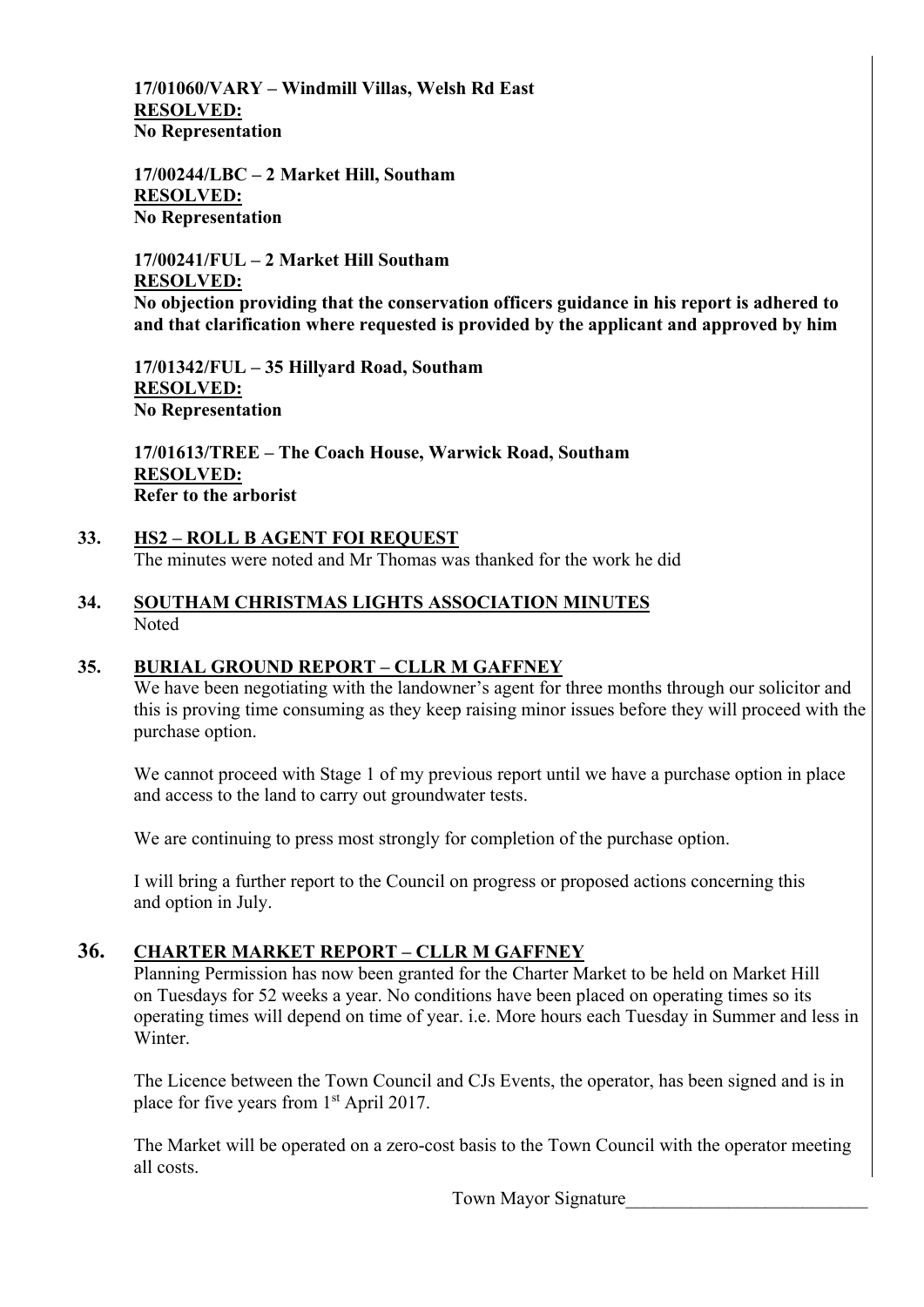The Market Hill power supply has been tested and certified safe and all power costs will be paid by the operator.

# **37. SOUTHAM VOLUNTEER TRANPORT SCHEME**

The volunteer driver scheme serving Southam residents previously operated by VASA ceased on 31st May 2017.

 The Southam Volunteer Driver Scheme funded by Town Council Budget Line 47 and operated by volunteers from a room in the Grange Hall opened on  $15<sup>th</sup>$  May 2017 to take bookings commencing on 1<sup>st</sup> June 2017.

It has a dedicated telephone line and basic low-cost office facilities.

We have 13 volunteer drivers working for us and all have been fully documented and cleared for these duties with checks on car insurances, MOTs and Road Tax etc..

The Southam scheme is not charging an admin fee as previously operated by VASA.

 The initial setting up of this new scheme has caused extra work for the Town Clerks office but the ongoing work will now reduce considerably and only involve payment the administration of new driver and payment of drivers claims. These will form part of the normal payment schedule produced for each monthly Council Meeting.

 Health and safety training for the drivers is being considered and sources found with low or no cost.

The wheelchair loan scheme operated by VASA in Southam also ceased on 31<sup>st</sup> May but as we now have the 3 wheelchairs in our possession we are looking at ways of continuing the loan scheme for Southam

# **38. NEIGHBOURHOOD PLAN COMMITTEE MEETING**

Cllr Brooks updated member on the current situation  **RESOLVED:** 

 **To write to the committee stating the Council's concerns that the Committee has not applied for the government grants that are due to end in 2018.** 

#### **39. MEMBERS ITEM – CLLR CRUMP MARKET AND TRAFFIC**

An issue was raised by a member of the public  $\omega$  the Councillor Surgery on Saturday, regarding the market on Tuesday and road safety/traffic concerns. The member of the public, who spoke to Cllr Toner and myself, was supportive of the market in its current location and thought it was now an asset to the town, but had concerns about

 1)Pedestrian safety, firstly when crossing Park Lane, and secondly when crossing from the betting shop.

 2)Her second concern was about the road being 'blocked' when delivering to the shops opposite. 3)She had witnessed an emergency vehicle being delayed due to congestion around the market.

 Is there anything we as a Town Council can do to reassure this lady that we and the market operators are working to ensure that the highest standards of road and pedestrian safety are maintained in that area when the market takes place.'

Town Mayor Signature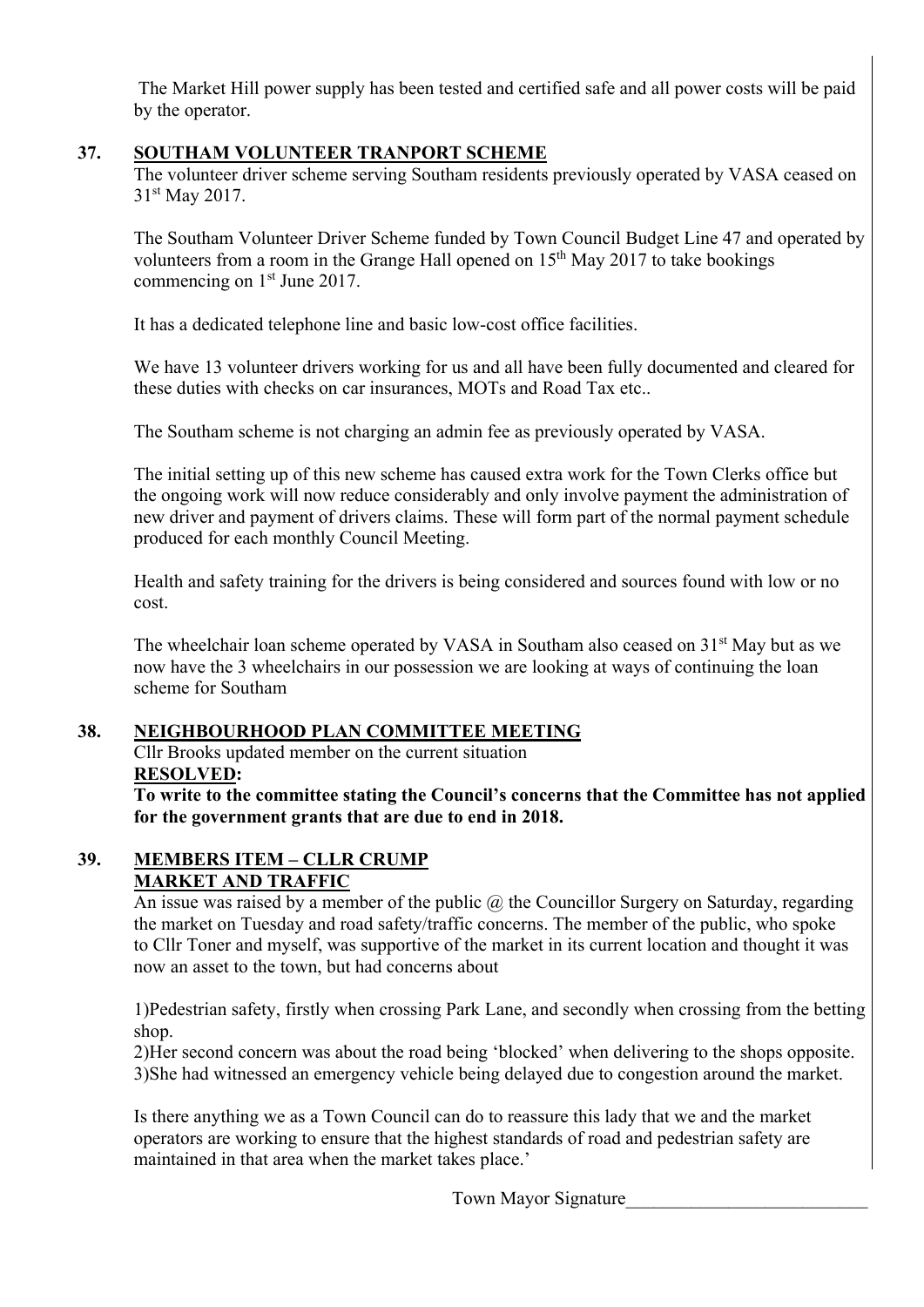# **RESOLVED:**

**To respond advising the following:** 

**1. The problem with delivery vehicles restricting the highway existed before the market and is partly due to large vehicles delivering to the florists.** 

 **2. The market does not contribute to the problems of pedestrians crossing High Street or Park Lane and the recognised pedestrian crossing is sited at the end of the market nearest Oxford Street.** 

 **3. The Market operator has been instructed to ensure that stalls do not obstruct the vision of pedestrians or drivers at Park Lane/High Street junction.** 

 **4. The Market only has one delivery lorry for the fruit and vegetable stall and this is there for a very limited time very early in the morning. At the close of the market it collects goods whilst parked on the market site and off the highway.** 

 **5. Buses and delivery vehicles also restrict the highway for emergency vehicles but that issue existed before and is not due to the market.** 

 **6.Parking Enforcement have been asked to patrol on a Tuesday** 

## **40. INFORMATION FROM COUNTY AND DISTRICT COUNCILLORS**

Cllr Crump advised the following:

- £5k Grant and Capital Budget
- Met with Janet Neale who has agreed to quarterly S106 meetings
- Warwickshire Fire and Rescue point control programme with Northamptonshire
- Fire Brigade attending medical emergencies
- Meeting with Patch Byrne (WCC Highways) to identify issues around the town
- Wood Street Refurbishment -Plans have been drawn up but no installation date as yet
- Community Speed Watch
- Read out Cllr Bromwich's report

## **41. EXCLUSION OF THE PUBLIC FROM THE MEETING**

#### It was moved and

**RESOLVED: that pursuant to Section 1(2) of the Public Bodies (Admission to Meetings) Act 1960 the public be excluded from the meeting because publicity would be prejudicial to the public interest by reason of the confidential nature of the business to be transacted** 

#### **42. STAFF SALARIES AND PAYMENT FOR SERVICES RESOLVED: To authorise the payment of staff salaries dated June 2017**

**Meeting closed at 9.00 pm**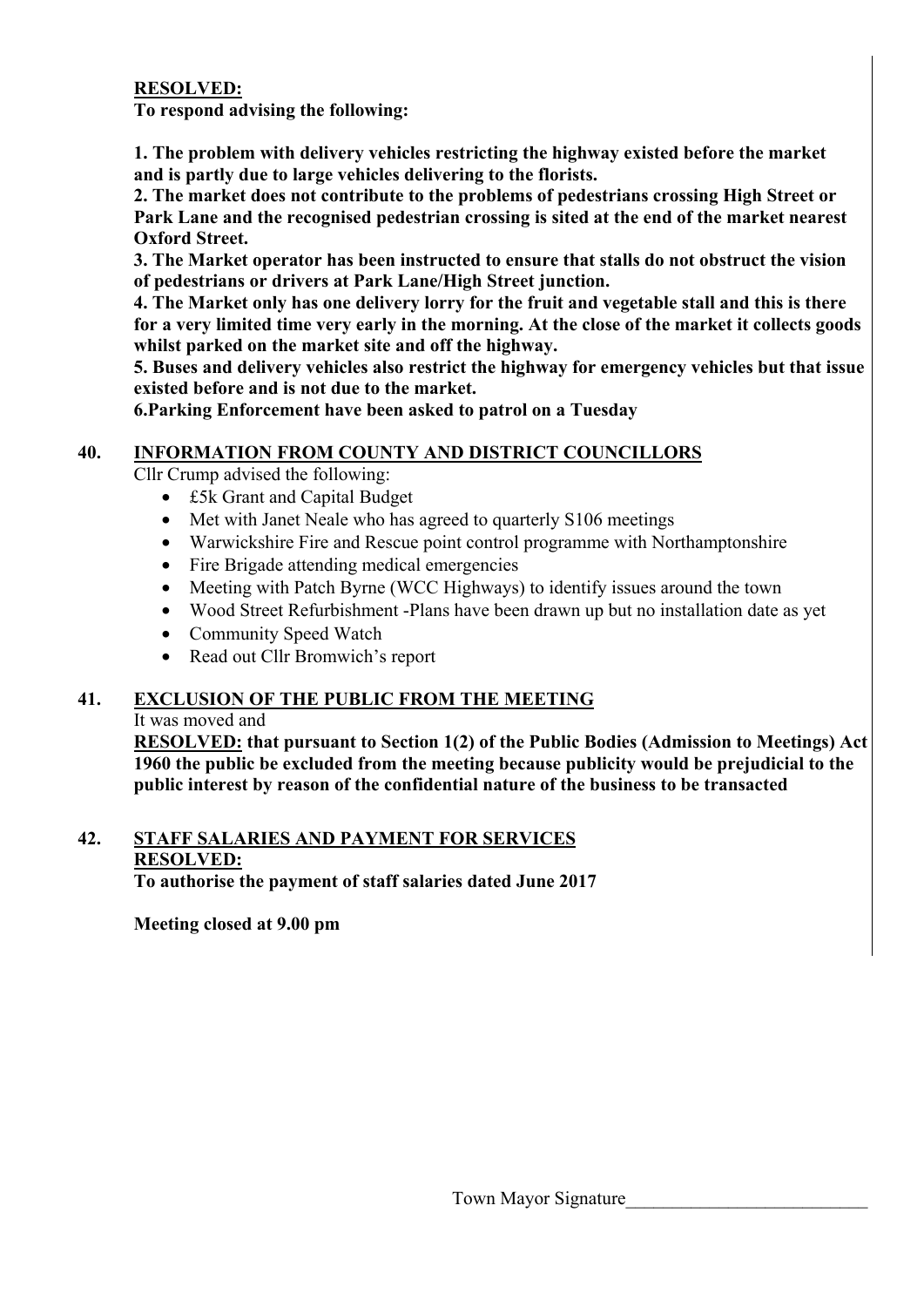| SOUTHAM TOWN COUNCIL - MEETING THURSDAY JUNE 22nd 2017 |                                 |                                                                                                          |                                                                                                                                                                                                                                                                                                                                                               |                                           |                                                                                                                                                                                                                                                                                                                                                                                                                                                                                                                                                               |  |  |  |  |  |
|--------------------------------------------------------|---------------------------------|----------------------------------------------------------------------------------------------------------|---------------------------------------------------------------------------------------------------------------------------------------------------------------------------------------------------------------------------------------------------------------------------------------------------------------------------------------------------------------|-------------------------------------------|---------------------------------------------------------------------------------------------------------------------------------------------------------------------------------------------------------------------------------------------------------------------------------------------------------------------------------------------------------------------------------------------------------------------------------------------------------------------------------------------------------------------------------------------------------------|--|--|--|--|--|
| <b>APPLICATION NO.</b>                                 | <b>APPLICANT</b><br><b>NAME</b> | <b>SITE</b>                                                                                              | <b>PROPOSAL</b>                                                                                                                                                                                                                                                                                                                                               | <b>OBSERVATION</b><br><b>DATE/COMMENT</b> | <b>Comments</b>                                                                                                                                                                                                                                                                                                                                                                                                                                                                                                                                               |  |  |  |  |  |
|                                                        |                                 |                                                                                                          |                                                                                                                                                                                                                                                                                                                                                               |                                           |                                                                                                                                                                                                                                                                                                                                                                                                                                                                                                                                                               |  |  |  |  |  |
| 17/01495/FUL                                           | Mr & Mrs<br>Adamson             | 15 Herdwycke Close, Southam<br><b>CV47 1GW</b>                                                           | First floor extension over garage                                                                                                                                                                                                                                                                                                                             |                                           | 26th June 2017 No representations                                                                                                                                                                                                                                                                                                                                                                                                                                                                                                                             |  |  |  |  |  |
|                                                        |                                 | Magnolia House, 61 Banbury                                                                               | Demolition of existing conservatory to the rear,<br>removing the roof to the single storey side<br>extension, and proposed first floor side extension                                                                                                                                                                                                         |                                           |                                                                                                                                                                                                                                                                                                                                                                                                                                                                                                                                                               |  |  |  |  |  |
| 17/01541/FUL<br>17/01395/FUL                           | <b>Richard Baily</b>            | Dr & Mrs Piper Road, Southam CV47 1HJ<br>Beech-Hurst, 3 Warwick Road,<br>LD Estates Ltd Southam CV47 0HN | and single storey rear extension across the whole 26th June 2017 No representations<br>Erection of two bungalowsand detached garages                                                                                                                                                                                                                          | 29th June 2017                            | Southam Town Councils no representation response is<br>conditional upon<br>Effective mitigation during construction to protect the<br>roots of the higher-grade trees on the site.<br>Referral to the Arboricultural Officer to ensure that<br>TPOs are in place where necessary<br>· Replacement of any low or medium grade trees which<br>need to be removed.<br>. Measures being put in place to preserve the Ha-ha<br>An archaeological survey being carried out to meet<br>the requirements of Core Strategy CS8 and protect the<br>historic environment |  |  |  |  |  |
| <b>SDC 17/CC009</b>                                    | Tom Evans                       | Vacant Building Plot Land at,<br>Holywell Business Park,<br>Northfield Road, Southam                     | Erection of a Community Fire Station and Rescue<br>Training Centre, including garaging for fire<br>appliances, a Fire House simulator, training<br>towers, incident control room and road traffic<br>collision training area. Works to include a new<br>substation, access off Northfield Road and<br>associated parking, drainage, plant and<br>landscaping. |                                           | 10th July 2017 No representations                                                                                                                                                                                                                                                                                                                                                                                                                                                                                                                             |  |  |  |  |  |